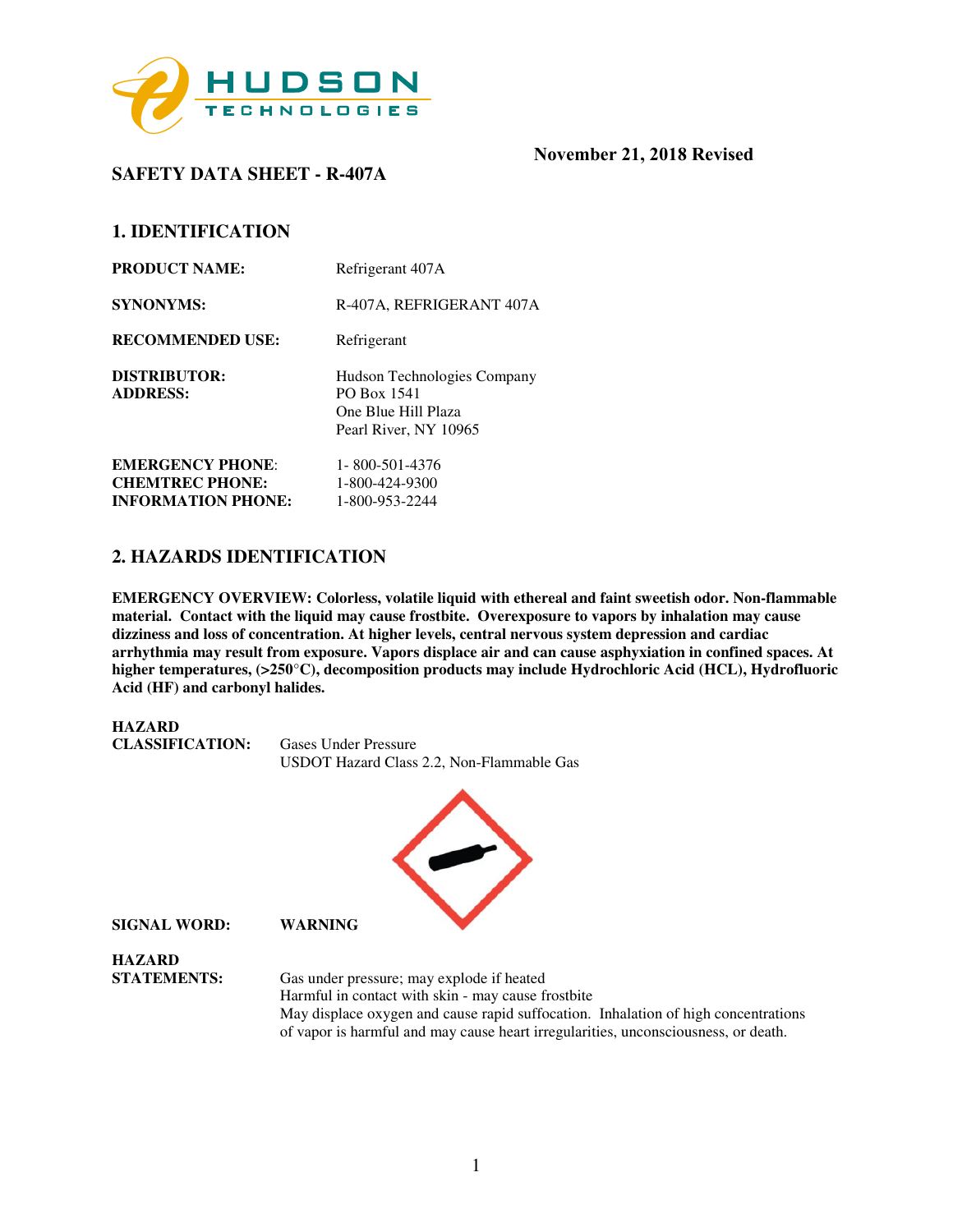

## **SAFETY DATA SHEET - R-407A**

#### **PRECAUTIONARY STATEMENTS**

- **PREVENTION:** Do not breathe vapors. Use only with adequate ventilation never in a closed space. Wear protective gloves. Wear eye protection.
- **RESPONSE:** If inhaled: Remove person to fresh air and keep comfortable for breathing. Immediately call a physician. If not breathing, give artificial respiration, preferably mouth to mouth. If breathing is difficult, give oxygen. Avoid stimulants. Do not give adrenalin If on skin: Wash with plenty of water (not hot water) or use other means to warm skin slowly. If in eyes: Rinse cautiously with water for several minutes. Remove contact lenses, if present and easy to do. Continue rinsing. Call a physician.
- **STORAGE:** Protect from sunlight. Store in well-ventilated place. Do not heat above 120°F (50°C). Do not store in damp areas.
- **DISPOSAL:** Comply with Federal, State and local regulations. Reclaim by distillation or remove to a permitted waste disposal facility

**CARCINOGENICITY:** Ingredients found on one of the OSHA designated carcinogen lists are listed below.

| <b>INGREDIENT NAME</b>                | <b>NTP STATUS</b> | <b>IARC STATUS</b> | <b>OSHA LIST</b> |
|---------------------------------------|-------------------|--------------------|------------------|
| No ingredients listed in this section |                   |                    |                  |

#### **3. COMPOSITION / INFORMATION ON INGREDIENTS**

**PRODUCT NAME:** Refrigerant 407A

**SYNONYMS:** R-407A, REFRIGERANT 407A

#### **INGREDIENT NAME CAS NUMBER WEIGHT %**

| <b>Ingredient Name</b>                  | CAS Number | <u>%</u> |  |
|-----------------------------------------|------------|----------|--|
| $1,1,1,2$ -Tetrafluoroethane (HFC-134a) | 811-97-2   | 40       |  |
| Pentafluoroethane (HFC-125)             | 354-33-6   | 40       |  |
| Difluoromethane (HFC-32)                | $75-10-5$  |          |  |

Trace impurities and additional material names not listed above may also appear in Section 15 toward the end of this Safety Data Sheet.

#### **4. FIRST AID MEASURES**

**SKIN:** Promptly flush skin with water until all chemical is removed. If there is evidence of frostbite, bathe (do not rub) with lukewarm (not hot) water. If water is not available, cover with a clean, soft cloth or similar covering. Get medical attention if symptoms persist.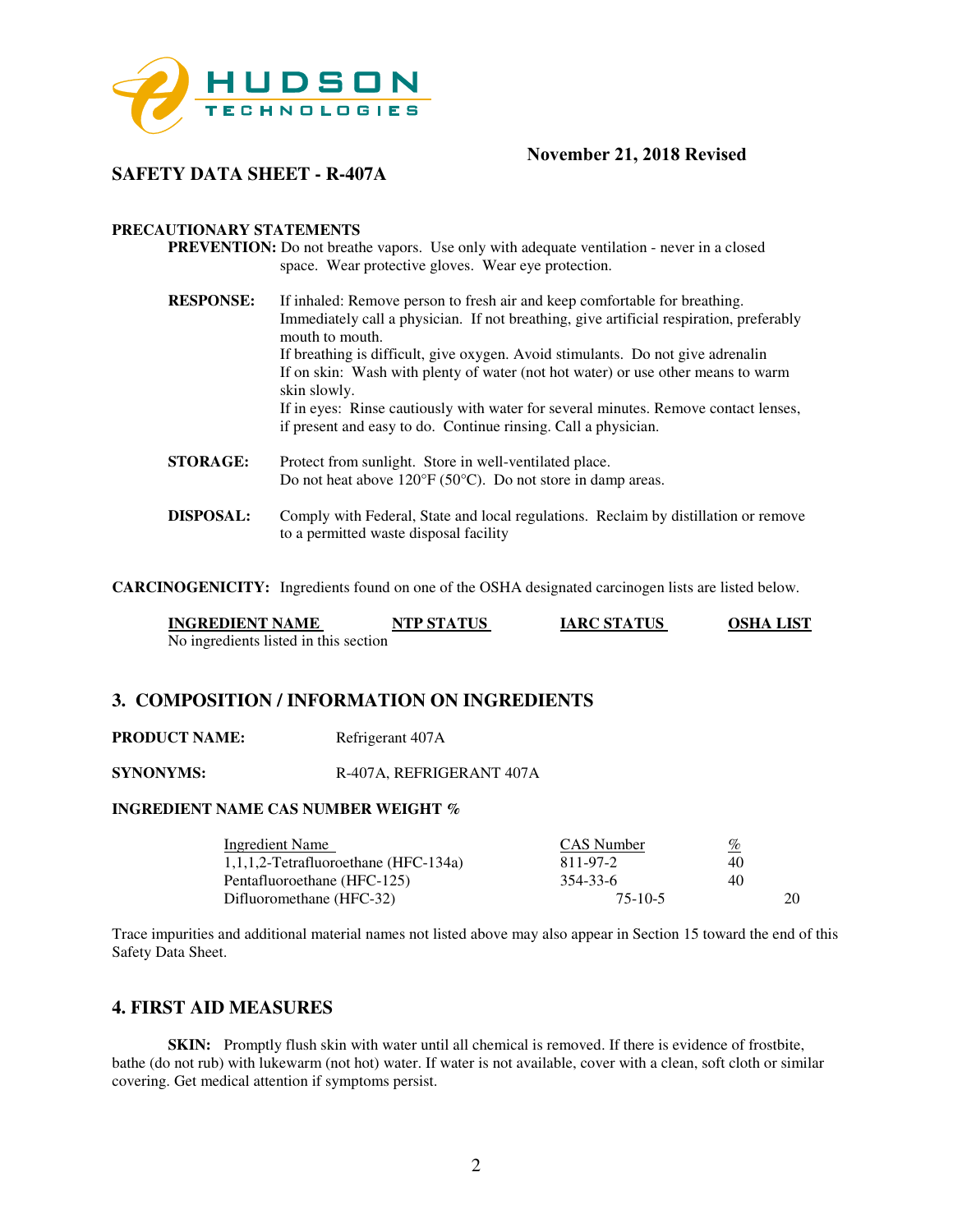

# **SAFETY DATA SHEET - R-407A**

**EYES:** Immediately flush eyes with large amounts of water for at least 15 minutes (in case of frostbite water should be lukewarm, not hot) lifting eyelids occasionally to facilitate irrigation. Get medical attention if symptoms persist.

**INHALATION:** Immediately remove to fresh air. If breathing has stopped, give artificial respiration. Use oxygen as required, provided a qualified operator is available. Get medical attention. Do not give epinephrine (adrenaline).

**INGESTION:** Ingestion is unlikely because of the physical properties and is not expected to be hazardous. In case of accidental ingestion, get medical attention. Do not induce vomiting unless instructed to do so by a physician.

**ADVICE TO PHYSICIAN:** Because of the possible disturbances of cardiac rhythm, catecholamine drugs, such as epinephrine, should be used with special caution and only in situations of emergency life support. Treatment of overexposure should be directed at the control of symptoms and the clinical conditions.

## **5. FIRE FIGHTING MEASURES**

#### **FLAMMABLE PROPERTIES**

**FLASH POINT:** No flash point<br> **FLASH POINT METHOD:** Not applicable **FLASH POINT METHOD: AUTOIGNITION TEMPERATURE:** Not Available<br>**UPPER FLAME LIMIT (volume % in air):** Not applicable **UPPER FLAME LIMIT (volume % in air):** Not applicable<br>**LOWER FLAME LIMIT (volume % in air):** Not applicable **LOWER FLAME LIMIT (volume % in air): FLAME PROPAGATION RATE (solids):** Not applicable **OSHA FLAMMABILITY CLASS:** Not applicable

#### **EXTINGUISHING MEDIA:**

Use any standard agent – choose the one most appropriate for type of surrounding fire (material itself is not flammable)

#### **UNUSUAL FIRE AND EXPLOSION HAZARDS:**

Cylinders may rupture under fire conditions. Decomposition may occur.

R-407A is not flammable in air under ambient conditions of temperatures and pressure. However, this material will become combustible when mixed with air at elevated pressure and/or temperature in the presence of an ignition sources. R-407A can also become combustible in an oxygen enriched environment. Contact with certain reactive metals (such as aluminum, zinc, magnesium and alloys containing more than 2% magnesium) may result in formation of explosive or exothermic reactions under specific conditions (e.g. very high temperatures and/or appropriate pressures). Can react violently if in contact with alkali metals and alkaline earth metals, such as sodium, potassium or barium. During a fire R407A can form toxic and corrosive gases such as hydrogen fluoride.

#### **SPECIAL FIRE FIGHTING PRECAUTIONS/INSTRUCTIONS**:

In the event of fire, firefighters should wear self-contained, NIOSH-approved breathing apparatus for protection against possible toxic decomposition products. Proper eye and skin protection should be provided. Use water spray to keep fire-exposed cylinders/tanks cool.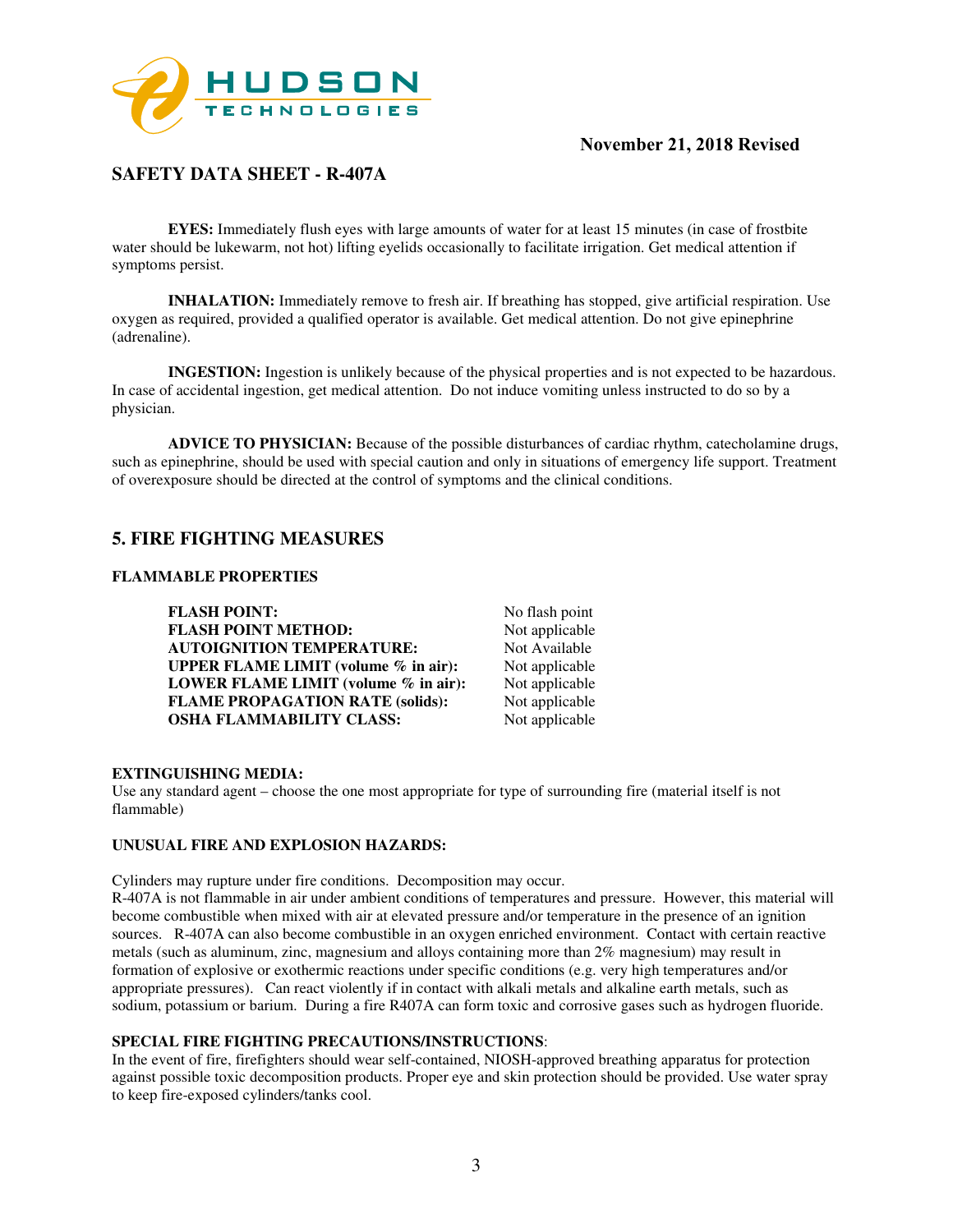

# **SAFETY DATA SHEET - R-407A**

# **6. ACCIDENTAL RELEASE MEASURES**

### **IN CASE OF SPILL OR OTHER RELEASE:**

Always wear recommended personal protective equipment.

Evacuate unprotected personnel. Protected personnel should remove ignition sources and shut off leak, if without risk, and provide ventilation. Use self-contained breathing apparatus (SCBA) for large spills or releases. Unprotected personnel should not return until air has been tested and determined safe, including low- lying areas.

**Spills and releases may have to be reported to Federal and/or local authorities. See Section 15 regarding reporting requirements.** 

## **7. HANDLING AND STORAGE**

**NORMAL HANDLING:** Always wear recommended personal protective equipment.

Avoid breathing vapors and liquid contact with eyes, skin or clothing. Do not puncture or drop cylinders, expose them to open flame or excessive heat. Use authorized cylinders only. Follow standard safety precautions for handling and use of compressed gas cylinders. R-407A should not be mixed with air above atmospheric pressure for leak testing or any other purpose. Ensure adequate grounding when transferring liquid between containers.

#### **STORAGE RECOMMENDATIONS:**

Store in a cool, well-ventilated area of low fire risk and keep out of direct sunlight. Protect cylinder and its fittings from physical damage. Storage in subsurface locations should be avoided. Close valve tightly after use and when empty. Cylinder temperatures should not exceed 52° C (125° F).

## **8. EXPOSURE CONTROLS / PERSONAL PROTECTION**

**ENGINEERING CONTROLS:** Provide local ventilation at filling zones and areas where leakage is probable. Mechanical (general) ventilation may be adequate for other operating and storage areas.

#### **PERSONAL PROTECTIVE EQUIPMENT**

**SKIN PROTECTION:** Skin contact with refrigerant may cause frostbite. General work clothing and gloves (leather) should provide adequate protection. If prolonged contact with the liquid or gas is anticipated, insulated gloves constructed of PVA, neoprene or butyl rubber should be used. Any contaminated clothing should be promptly removed and washed before reuse.

**EYE PROTECTION:** For normal conditions, wear safety glasses. Where there is reasonable probability of liquid contact, wear chemical safety goggles.

**RESPIRATORY PROTECTION:** None generally required for adequately ventilated work situations. For accidental release or non-ventilated situations, or release into confined space, where the concentration may be above the PEL of 1,000 ppm, use a self-contained, NIOSH- approved breathing apparatus or supplied air respirator. For escape: use the former or a NIOSH-approved gas mask with organic vapor canister.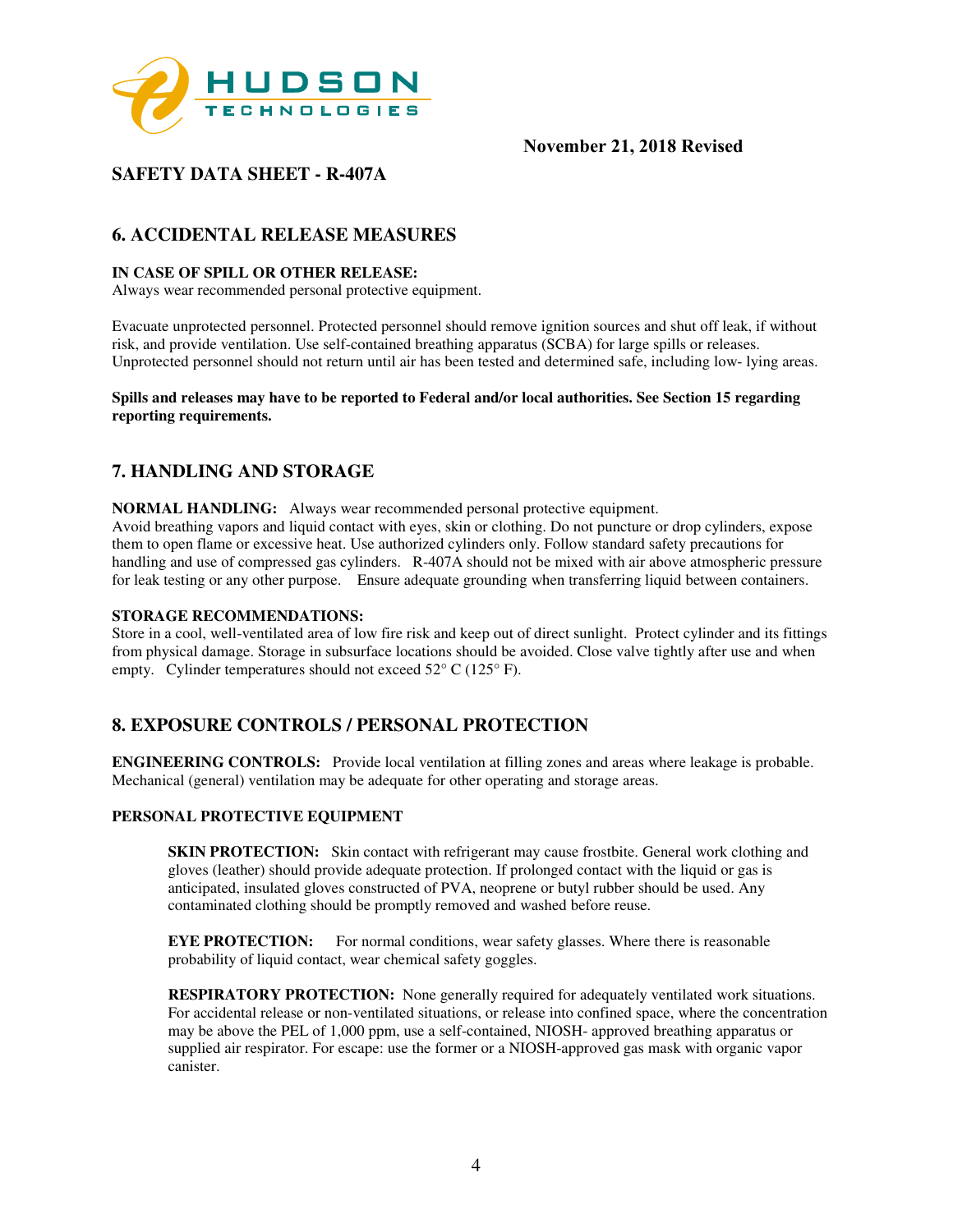

## **SAFETY DATA SHEET - R-407A**

## **November 21, 2018 Revised**

**ADDITIONAL RECOMMENDATIONS:** Where contact with liquid is likely, such as in a spill or leak, impervious boots and clothing should be worn. High dose-level warning signs are recommended for areas of principle exposure. Provide eyewash stations and quick-drench shower facilities at convenient locations. For tank cleaning operations, see OSHA regulations, 29 CFR 1910.132 and 29 CFR 1910.133.

### **EXPOSURE GUIDELINES**

|  | <b>INGREDIENT NAME</b> | <b>ACGIH TLV</b> |
|--|------------------------|------------------|
|  |                        |                  |

Pentafluoroethane None None \*1000 ppm TWA (8hr)<br>1,1,1,2-Tetrafluoroethane None None \*1000 ppm TWA (8hr) 1,1,1,2-Tetrafluoroethane None None \*1000 ppm TWA (8hr) Difluoromethane None None \*1000 ppm TWA (8hr)

**INGREDIEL STATE OTHER LIMIT** 

\* = Workplace Environmental Exposure Level (AIHA)

#### **OTHER EXPOSURE LIMITS FOR POTENTIAL DECOMPOSITION PRODUCTS:**

Hydrogen Fluoride: ACGIH TLV: 3 ppm ceiling

# **9. PHYSICAL AND CHEMICAL PROPERTIES**

| <b>APPEARANCE:</b>                                                                                                                                                                             | Clear, colorless liquid and vapor           |
|------------------------------------------------------------------------------------------------------------------------------------------------------------------------------------------------|---------------------------------------------|
| <b>PHYSICAL STATE:</b>                                                                                                                                                                         | Liquefied gas - gas at ambient temperatures |
| <b>ODOR:</b>                                                                                                                                                                                   | Faint ethereal odor                         |
| $SPECIFIC GRAVITY (water = 1.0):$                                                                                                                                                              | 1.14 @ $25^{\circ}$ C                       |
| SOLUBILITY IN WATER (weight $\%$ ):                                                                                                                                                            | Insoluble                                   |
| $pH$ :                                                                                                                                                                                         | Not applicable                              |
| <b>BOILING POINT:</b>                                                                                                                                                                          | $-42.3C(-44.1^{\circ}F)$                    |
| <b>FREEZING POINT:</b>                                                                                                                                                                         | Not determined                              |
| <b>VAPOR PRESSURE:</b>                                                                                                                                                                         | 7,839 mmHg (70.0°F / 21.1°C)                |
| <b>VAPOR DENSITY</b> ( $air = 1.0$ ):                                                                                                                                                          | 2.99 kg/m3 $(77°F)$                         |
| % VOLATILES:                                                                                                                                                                                   | 100                                         |
| <b>FLASH POINT:</b>                                                                                                                                                                            | Not applicable                              |
| $\sqrt{121}$ , $1$ , $\ldots$ , $1$ , $\ldots$ $1$ , $\ldots$ $1$ , $11$ , $\ldots$ , $1$ , $11$ , $\ldots$ , $1$ , $\ldots$ , $\ldots$ , $\ldots$ , $\ldots$ , $\ldots$ , $\ldots$ , $\ldots$ |                                             |

(Flash point method and additional flammability data are found in Section 5.)

## **10. STABILITY AND REACTIVITY**

#### **NORMALLY STABLE (CONDITIONS TO AVOID):**

The product is stable. Do not mix with oxygen or air above atmospheric pressure. Any source of high temperature, such as lighted cigarettes, flames, hot spots or welding may yield toxic and/or corrosive decomposition products.

#### **INCOMPATIBILITIES:**

Incompatible with active metals, strong alkali or alkaline earth metals – potassium, calcium, powdered aluminum, magnesium and zinc.

#### **HAZARDOUS DECOMPOSITION PRODUCTS:**

Thermal decomposition products include hydrogen fluoride, hydrogen chloride, carbon monoxide, carbon dioxide and chlorine, and possibly carbonyl halides. These materials are hazardous - toxic and irritating.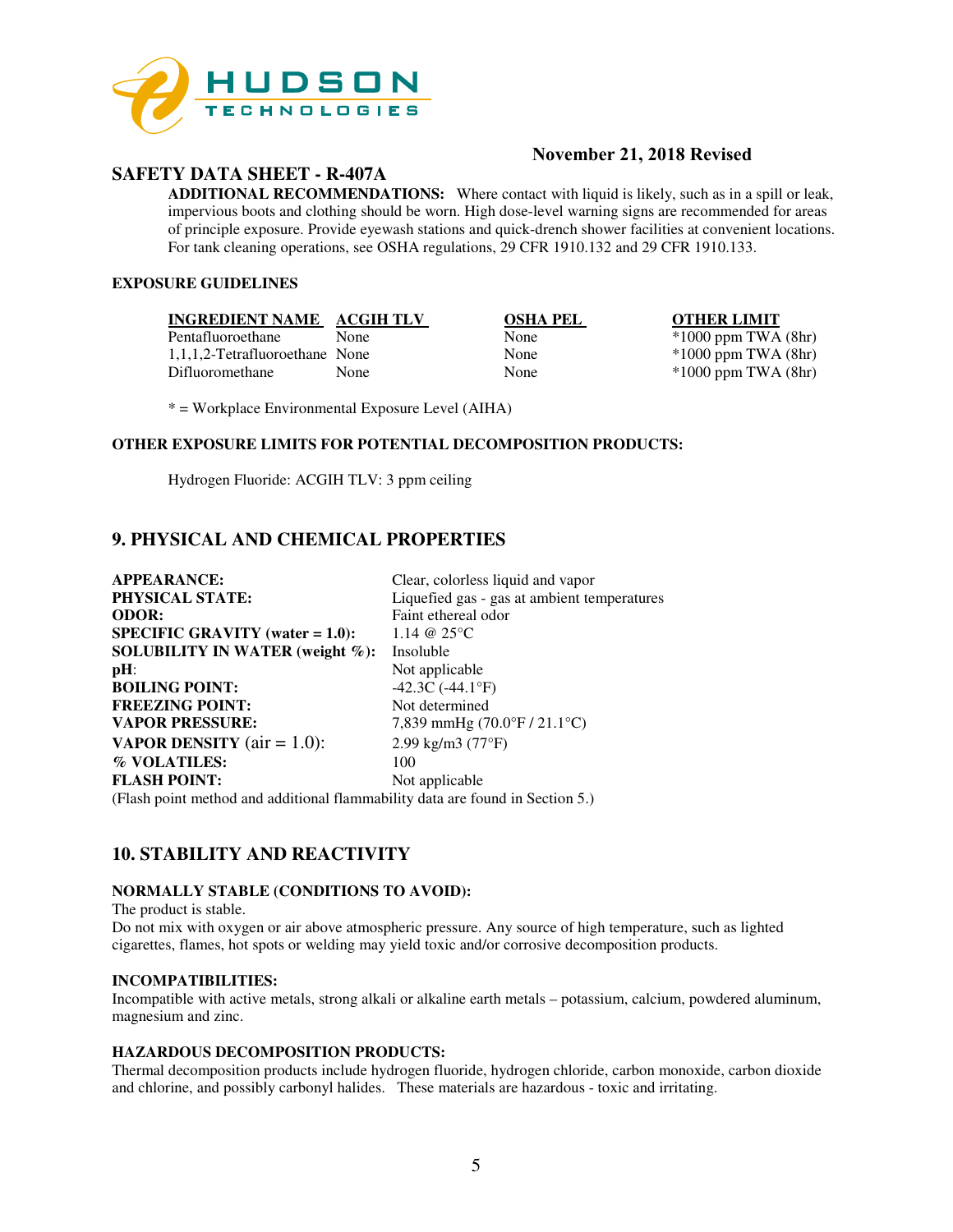

# **SAFETY DATA SHEET - R-407A**

**HAZARDOUS POLYMERIZATION:** 

Will not occur.

## **11. TOXICOLOGICAL INFORMATION**

#### **IMMEDIATE (ACUTE) EFFECTS:**

HFC-134a: LC50 : 4 hr. (rat) -  $>$  500,000 ppm / Cardiac Sensitization threshold (dog)  $>$  80,000 ppm HFC-32: LC50 : 4 hr. (rat) - > 520,000 ppm / Cardiac Sensitization threshold (dog) 350,000 ppm HFC-125: LC50: 4 hr. (rat) - > 800,000 ppm / Cardiac Sensitization threshold (dog) 75,000 ppm

#### **DELAYED (SUBCHRONIC AND CHRONIC) EFFECTS:**

| HFC-134a:   | Teratogenic NOEL(rate and rabbit) $-40,000$ ppm                              |
|-------------|------------------------------------------------------------------------------|
|             | Subchronic inhalation NOEL (rat) - 50,000 ppm / Chronic NOEL $-10,000$ ppm   |
| $HFC-125$ : | Teratogenic NOEL (rat and rabbit) $-50,000$ ppm                              |
|             | Subchronic inhalation (rat) NOEL - $>50,000$ ppm / Chronic NOEL - 10,000 ppm |
| $HFC-32:$   | Teratogenic NOEL (rat and rabbit) $-50,000$ ppm                              |
|             | Subchronic inhalation NOEL (rat) $-$ > 50,000 ppm                            |

#### **OTHER DATA:**

HFC-125, HFC-134a, HFC -32: Not active in four genetic studies Toxicity to reproduction: Did not show mutagenic or teratogenic effects in animal experiments

## **12. ECOLOGICAL INFORMATION**

#### **Aquatic Toxicity:**

**HFC 134a** 48-hour EC50, Daphnia magna: 980 mg/L 96-hour LC50. Rainbow trout: >450mg/L

**Degradability (BOD):** R-407A is a gas at room temperature; therefore, it is unlikely to remain in water. **Octanol Water Partition Coefficient:** Unknown for mixture

## **13. DISPOSAL CONSIDERATIONS**

**RCRA -** Not a hazardous waste.

#### **OTHER DISPOSAL CONSIDERATIONS:**

Disposal must comply with federal, state, and local disposal or discharge laws. R-407A is subject to U.S. Environmental Protection Agency Clean Air Act Regulations Section 608 in 40 CFR Part 82 regarding refrigerant recycling.

**The information offered here is for the product as shipped. Use and/or alterations to the product such as mixing with other materials may significantly change the characteristics of the material and alter the RCRA classification and the proper disposal method.**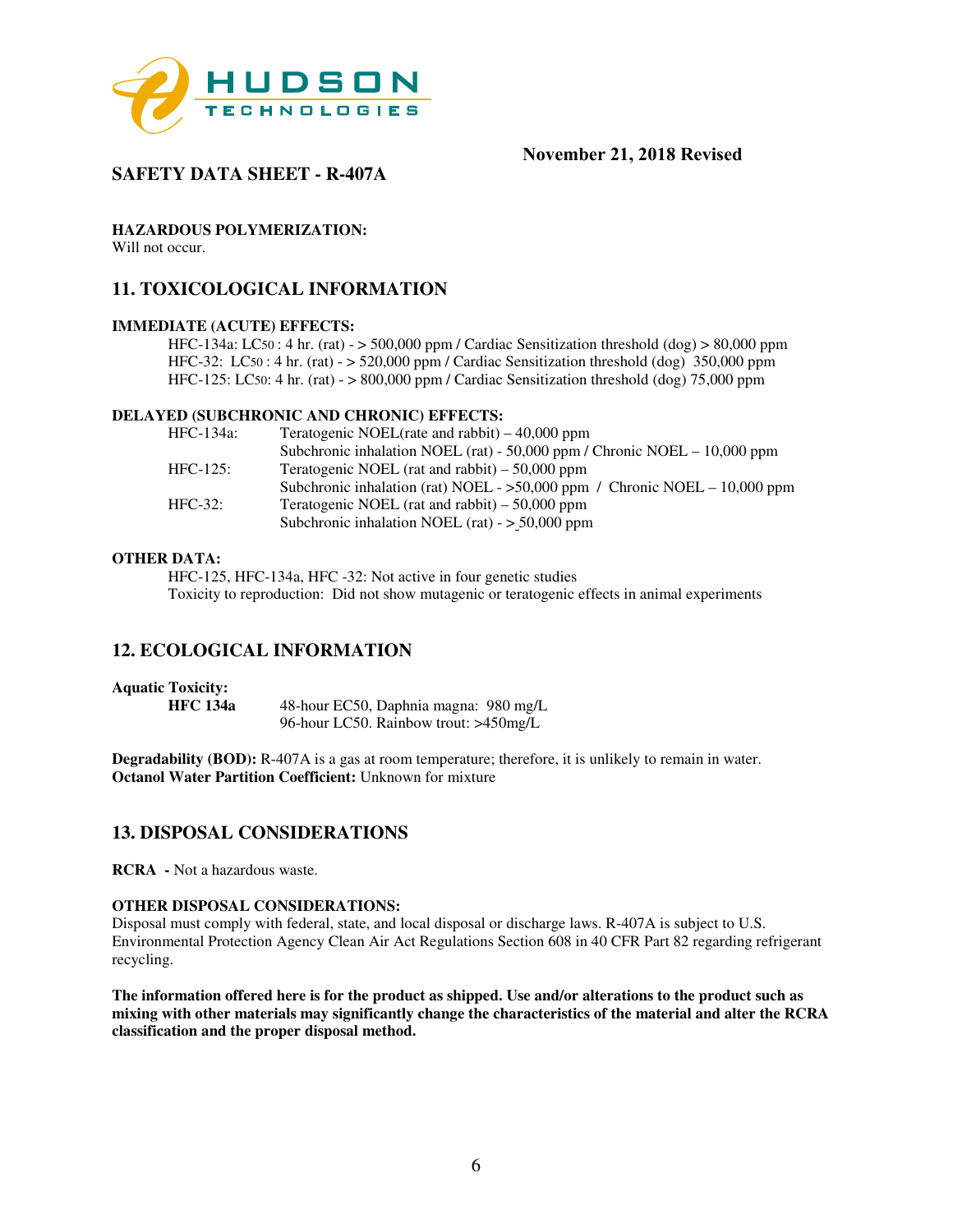

## **SAFETY DATA SHEET - R-407A**

## **14. TRANSPORT INFORMATION**

**US DOT PROPER SHIPPING NAME:** Refrigerant Gas R-407A **US DOT HAZARD CLASS:** 2.2 **US DOT ID NUMBER:** UN3338 **PRIMARY LABEL:** Nonflammable gas **SHIPPING CONTAINERS:** Tank Cars, cylinders, ton tanks

For additional information on shipping regulations affecting this material, contact the information number found in Section 1.

## **15. REGULATORY INFORMATION**

#### **TOXIC SUBSTANCES CONTROL ACT (TSCA)**

**TSCA INVENTORY STATUS:** Components listed on the TSCA inventory **OTHER TSCA ISSUES:** None

#### **SARA TITLE III / CERCLA**

"Reportable Quantities" (RQs) and/or "Threshold Planning Quantities" (TPQs) exist for the following ingredients.

**INGREDIENT NAME SARA / CERCLA RQ (lb.) SARA EHS TPQ (lb.)**  No ingredients listed in this section

**Spills or releases resulting in the loss of any ingredient at or above its RQ requires immediate notification to the National Response Center [(800) 424-8802] and to your Local Emergency Planning Committee.** 

**SECTION 311 HAZARD CLASS:** IMMEDIATE CHRONIC PRESSURE

#### **SARA 313 TOXIC CHEMICALS:**

The following ingredients are SARA 313 "Toxic Chemicals". CAS numbers and weight percents are found in Section 3.

#### **INGREDIENT NAME COMMENT**

No ingredients listed in this section

#### **STATE RIGHT-TO-KNOW**

In addition to the ingredients found in Section 3, the following are listed for state right-to-know purposes.

**INGREDIENT NAME WEIGHT % COMMENT** 

No ingredients listed in this section

## **ADDITIONAL REGULATORY INFORMATION:**

R-407A is subject to U.S. Environmental Protection Agency Clean Air Act Regulations at 40 CFR Part 82.

#### **WARNING:**

**Do not vent** to the atmosphere. To comply with provisions of the U.S. Clean Air Act, any residual must be recovered.